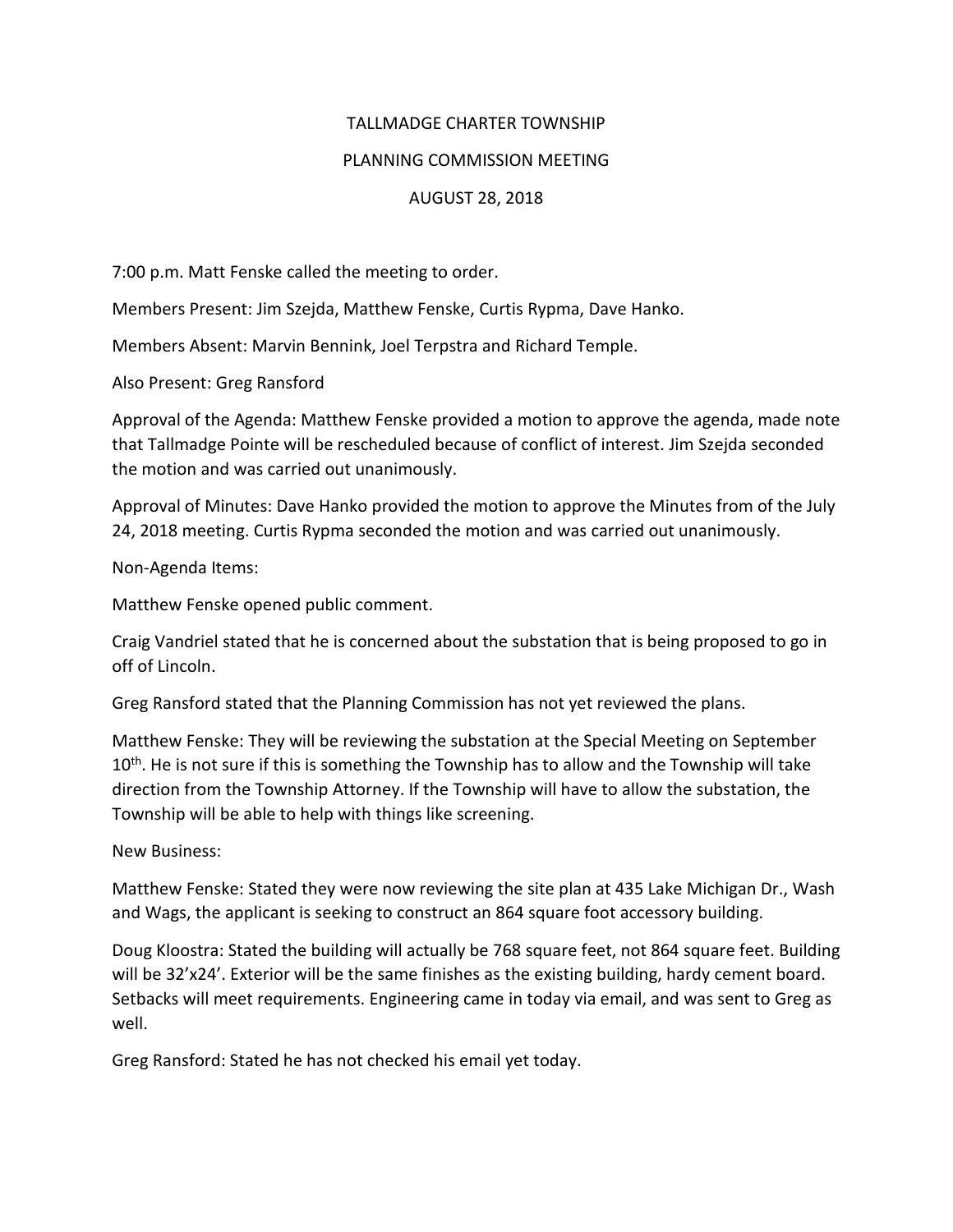Doug Kloostra: Stated they would like relief from the 20% amount of glass required changed to 10%. That side of the building, which is on a private drive with only two houses, is the gabled end of the building with the garage door on that side as well. To have a garage door with that much glass will not look very good, and will be expensive.

Greg Ransford: stated hardy cement board is a qualifying material that has been accepted before. In regards to the glass requirement, the ZBA would have to approve a 10% glass requirement, however Freddy's used a material that looked like glass but was not a window.

Doug Kloostra: stated the materials are called Spandrel Glass. Can I use that material and can add something into the gable. The owner doesn't want that much glass because you would be able to see in, which the building will be used as storage.

Greg Ransford: stated the Freddy's use of the Spandrel Glass met the required 20% use of glass.

Dave Hanko: asked what the building will be used for?

Ray Nadda: (Wash and Wags Owner) stated the building will be used as storage for extra equipment for the business. Will not be used as a kennel.

Dave Hanko provided a motion to approve the site plan as presented and Wash and Wags use of Spandrel Glass to meet the 20% look of glass. Jim Szejda seconded the motion and was carried out unanimously.

• Text Amendment on Renewable Energies

Matt Fenske stated chapter 16A

Greg Ransford stated wind turbines were the big buzz eight years ago. Tallmadge was waiting on Grand Haven Township for analysis and to see if they had to allow large wind energy turbines, but was put on hold with the recession. In the packet is Wind Turbines, Anaerobic digesters and Bio Fuel and Solar. Wright Township has someone that has a bio fuel setup on a farm property. Has toured some in southern MI and they are nice facility and its said they actually reduce the odor of the farm. This language is drafted to permit the setup of these renewable energy operations.

Matt Fenske stated there was something on the news recently in Chester Twp. There were 14 wind turbines.

Greg Ransford stated the higher the turbine the better the wind is. The state of Michigan has data at 150 feet, but that wording in this packet is that Tallmadge isn't good for that, this would be for more a private use.

Matt Fenske asked if the anaerobic digesters and bio fuel would just be allowed in the farming communities?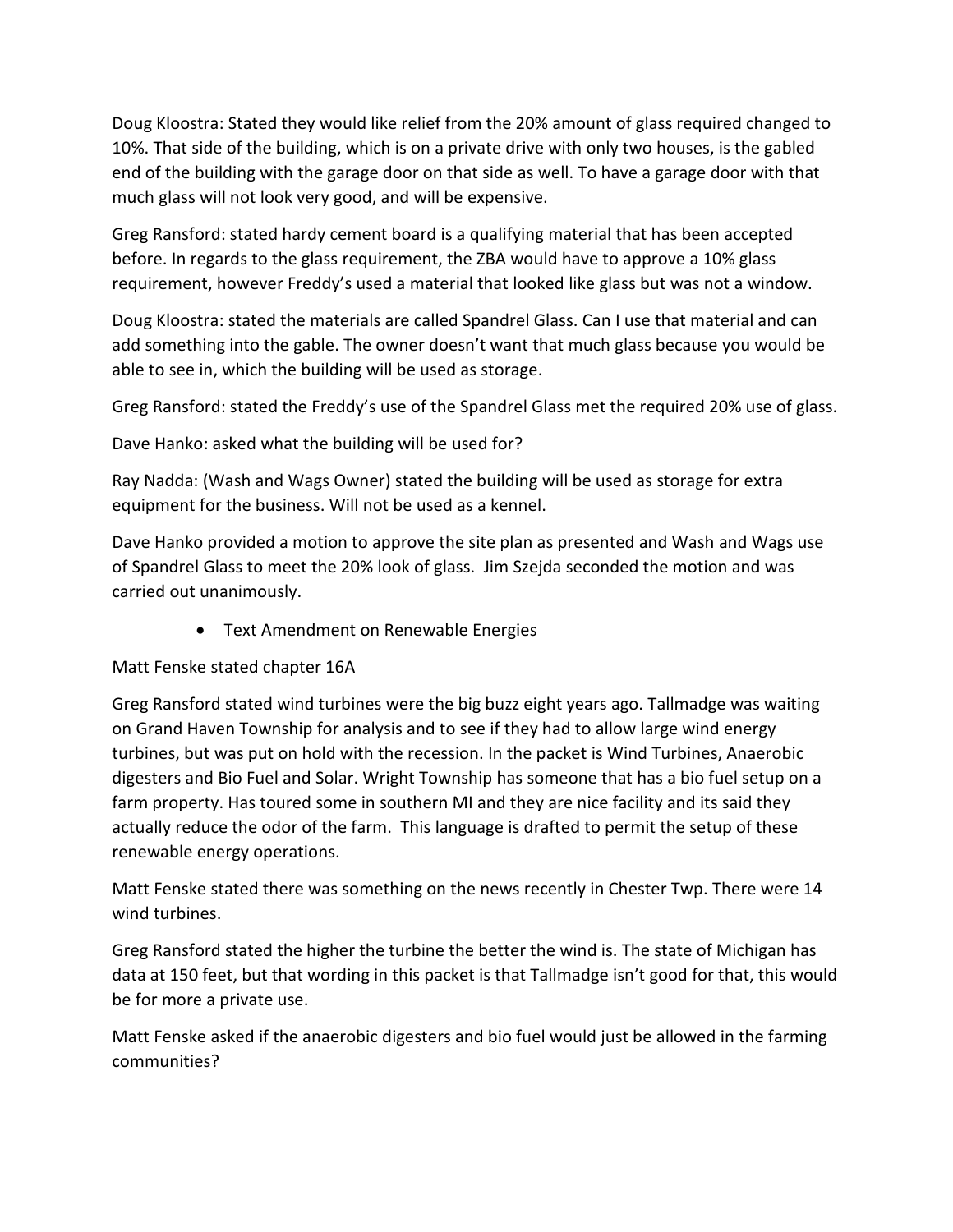Greg Ransford stated that it would be typical to be on a farm because they would have to use farm animals, but bio-fuel can be a small setup in a garage and doesn't have to be on a farm.

Matt Fenske asked what height are they considering the wind turbines, 150 feet?

Greg Ransford stated yes that would be the max height.

Jim Szejda stated he is relying on Greg for his input on the language.

Greg Ransford stated the wind language came from a bit of a model that Ottawa County put together a while ago. There aren't many turbines in the county. There are other more viable areas for them, and they would be closer to a power grid. The solar language is designed to be very pro solar, minimal glare and easy to screen. The Bio Fuel and Anaerobic Digesters are quiet and very low key, the language was drafted in conjunction with the MSU office, after Wright Township had a resident that had one. Rely on those experts more, have toured these setups.

Matt Fenske stated that Langland Farms are run off of solar energy.

Greg Ransford – Stated the biggest problem with wind turbines is the largest production is in the winter but the greatest need is the in the summer. The data is proved that we don't have to allow them taller than 150 feet.

Matt Fenske opened public comment.

Craig Vandriel asked if the township has to allow the wind turbines.

Greg Ransford stated yes, just not over a certain height.

Craig Vandriel asked if it would be a utility use or for residential?

Greg Ransford stated it would be both, mostly for residential. There are requirements for these with screening and would have to be approved. Most likely will not see these on ever 2 % acres because they need greater separation to be productive. Most likely you would see a commercial operation. If there would be one on a residential property you would most likely see just one.

Matt Fenske closed public comment.

Dave Hanko provided a motion to recommend to the board to approve the text amendment. Curtis Rypma seconded the motion and was carried out unanimously.

Old Business

Greg Ransford stated Master Plan was left off, will be on the September meeting. Jim has a small industrial building off of Steel St. will have a small site plan.

Planning Commission Comments:

No comments were made.